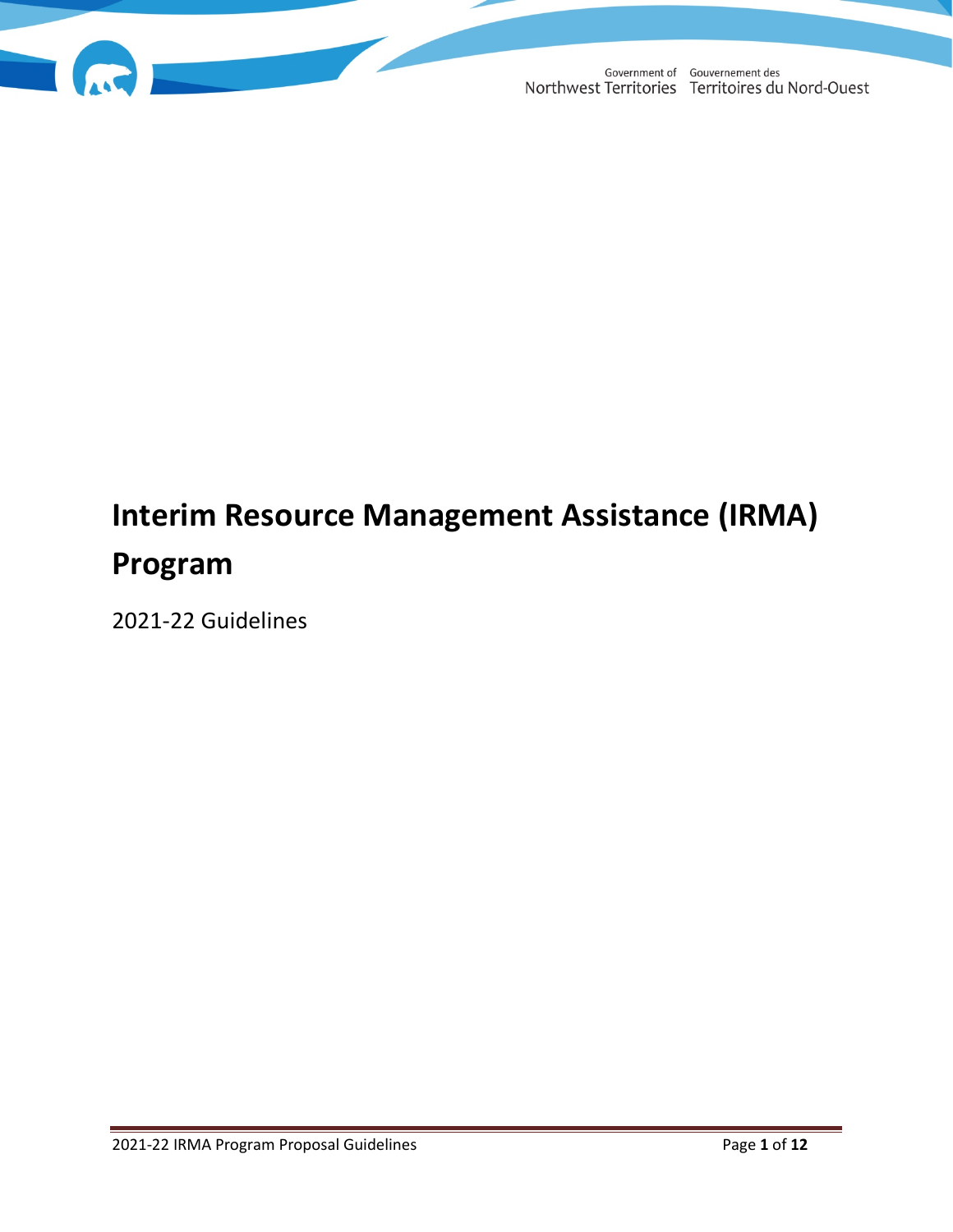| 7.  | APPENDIX 2: COMMUNITY POPULATION ESTIMATES BY DETAILED ETHNICITY 11 |  |
|-----|---------------------------------------------------------------------|--|
| 6.  |                                                                     |  |
| 5.  |                                                                     |  |
| 4.  |                                                                     |  |
| 3.6 |                                                                     |  |
| 3.5 |                                                                     |  |
| 3.4 |                                                                     |  |
| 3.3 |                                                                     |  |
| 3.2 |                                                                     |  |
| 3.  |                                                                     |  |
| 2.5 |                                                                     |  |
| 2.4 |                                                                     |  |
| 2.3 |                                                                     |  |
| 2.2 |                                                                     |  |
| 2.1 |                                                                     |  |
| 2.  |                                                                     |  |
| 1.7 |                                                                     |  |
| 1.6 |                                                                     |  |
| 1.5 |                                                                     |  |
| 1.4 |                                                                     |  |
| 1.3 |                                                                     |  |
| 1.2 |                                                                     |  |
| 1.1 |                                                                     |  |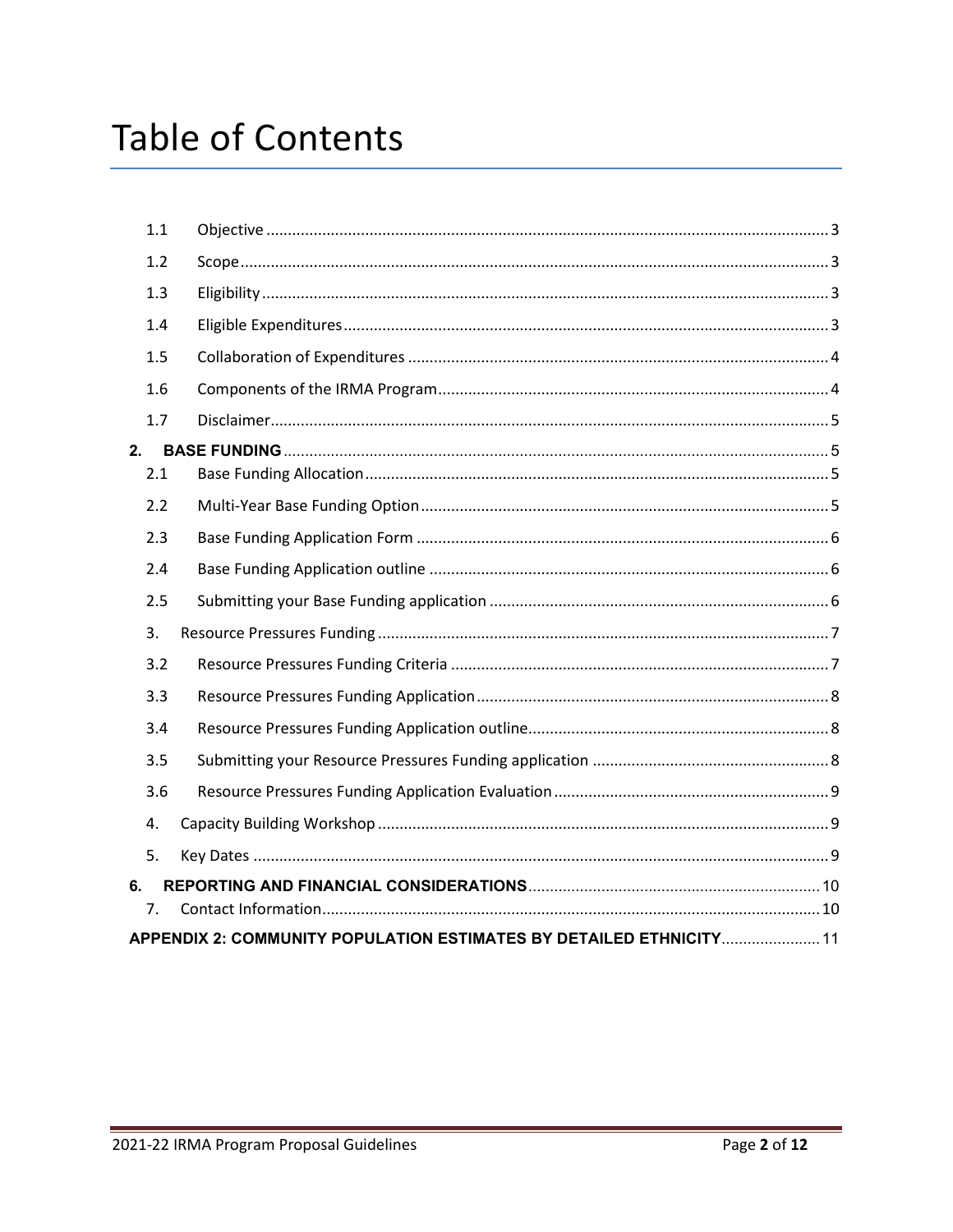## **1. About the Interim Resource Management Assistance (IRMA) Program**

#### <span id="page-2-0"></span>**1.1 Objective**

The Interim Resource Management Assistance (IRMA) Program is intended to strengthen the ability of Indigenous Governments and Organizations (IGOs) without land and resource agreements in the Northwest Territories to participate in management activities affecting surrounding land use areas.

#### <span id="page-2-1"></span>**1.2 Scope**

To assist IGOs without land and resource agreements in the Northwest Territories to participate in activities related to:

- Environmental assessments of projects or activities with the potential to impact surrounding lands and related resources, including involvement with the relevant regulatory and advisory boards, agencies and committees;
- Regulatory processes including land leasing, tourism licensing, forestry licensing, scientific research permitting, land use permitting, water licensing, oil and gas rights issuances and other land and water and natural resource related permitting activities;
- Enhancing the ability to participate in consultations related to resource management policy and legislation; and
- Enhancing community capacity development in specific land and resource management activities.

#### <span id="page-2-2"></span>**1.3 Eligibility**

The IRMA program is intended for IGOs without land and resource agreements in the NWT. IGOs eligible to access IRMA funding include:

- Bands, Local First Nations, and Métis Locals; and
- Regional/Tribal/Territorial organizations (where representation is formally delegated by individual bands or locals within the respective region): Bands, Local First Nations, or Locals may direct their Base Funding allocations to a regional Indigenous organization, which has been formally mandated to represent them.

#### <span id="page-2-3"></span>**1.4 Eligible Expenditures**

Eligible expenditures include:

- Salaries or contract costs for full or part time land and resource management staff;
- Costs of committees or working groups established to provide input to resource management boards processes created under the *Mackenzie Valley Resource Management Act* (MVRMA), such as the land and water boards; water licence and land use permitting processes; or environmental assessment processes run by the Mackenzie Valley Environmental Impact Review Board;
- Reasonable travel costs associated with eligible activities (such as participating in resource development reviews/committee participation/workshops for capacity development);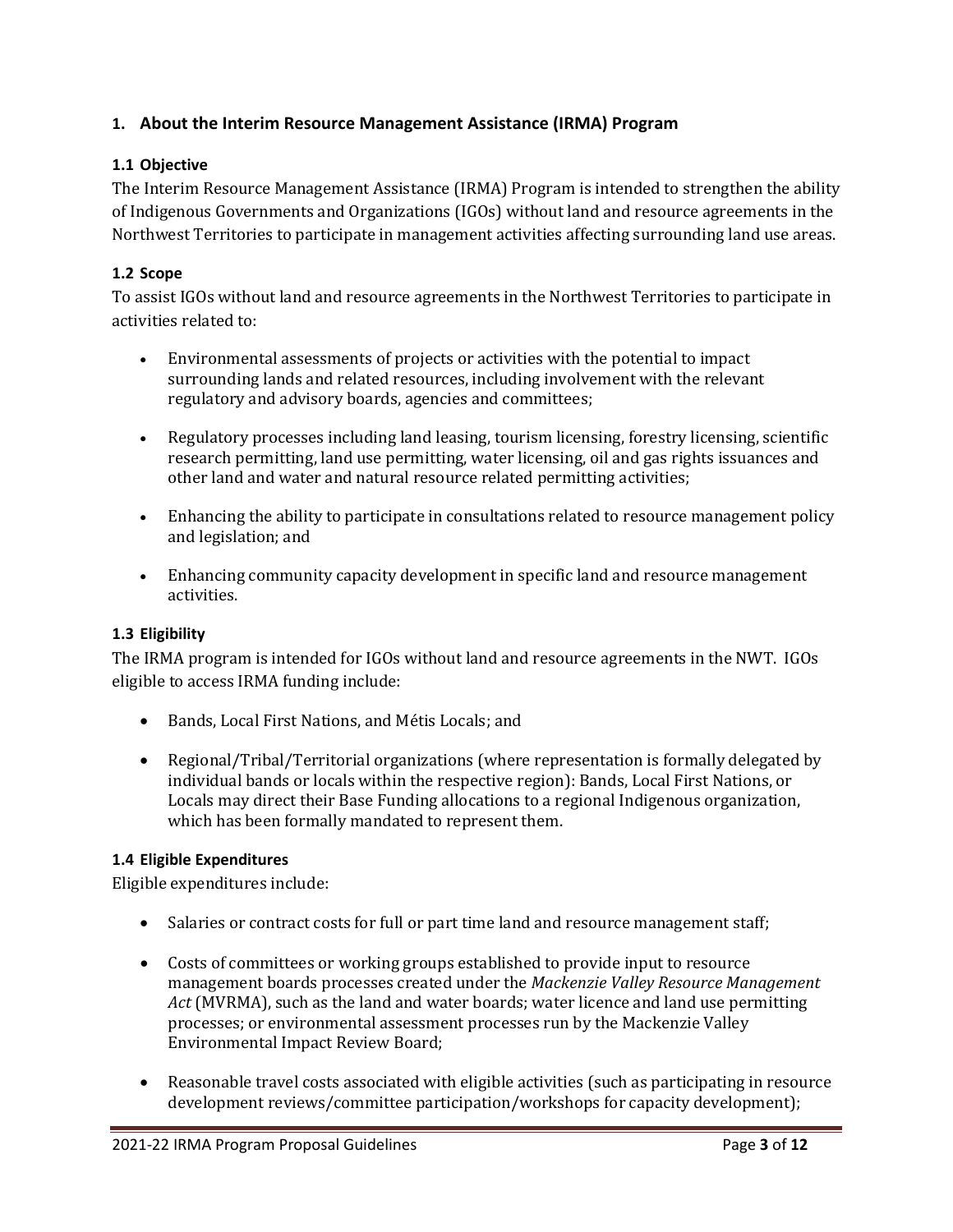- Community initiated research and capacity enhancement related to development pressures and land and resource management;
- Costs of professional expertise including consultants, lawyers, technical experts, etc.;
- Costs associated with gathering relevant information such as maps, documents and reports for analysis of the environmental and social impacts of a proposed development operating, or seeking to operate, on your surrounding land use area;
- No more than 15% of base funding, to a maximum of \$10,000.00 can be allocated for office expenses related to project implementation including rent, utilities, maintenance, shipping, materials and supplies. Operating costs that would still occur without IRMA funding are not eligible. Funding will be prioritized to project work and not administrative costs; and
- For Resource Pressures Funding and Workshop Funding, an administrative fee up to a maximum of 10% can be claimed.

Expenditures not eligible:

- Expenses **not** related to land and resource management activities affecting the recipient's surrounding land use areas;
- Travel to conferences and workshops that are **not** related to resource management activities affecting the recipient's surrounding land use areas;
- Duplication of activities that are funded by other public or private sources; and
- Vehicle repair, vehicle purchases

## <span id="page-3-0"></span>**1.5 Collaboration of Expenditures**

Where specific development pressures stand to impact more than one IGO, these groups are encouraged to collaborate to maximize the use of available resources. To facilitate this process, the IRMA Program Coordinator will identify and inform opportunities for funding collaboration between eligible IGOs based on the activities that applicants identify in their Base Funding and Resource Pressures Funding applications. If requested, the IRMA Program Coordinator may also facilitate initial communication between interested IGOs. The IRMA Program Coordinator will not be responsible for implementation of collaborative arrangements. It will be incumbent upon IGOs to implement coordination and conduct coordinated project work. It will also be required for IGOs to discuss any coordinated project work in year-end reporting.

## <span id="page-3-1"></span>**1.6 Components of the IRMA Program**

IRMA consists of three components:

- 1) Base Funding;
- 2) Resource Pressures Funding; and
- 3) A Capacity Building Workshop.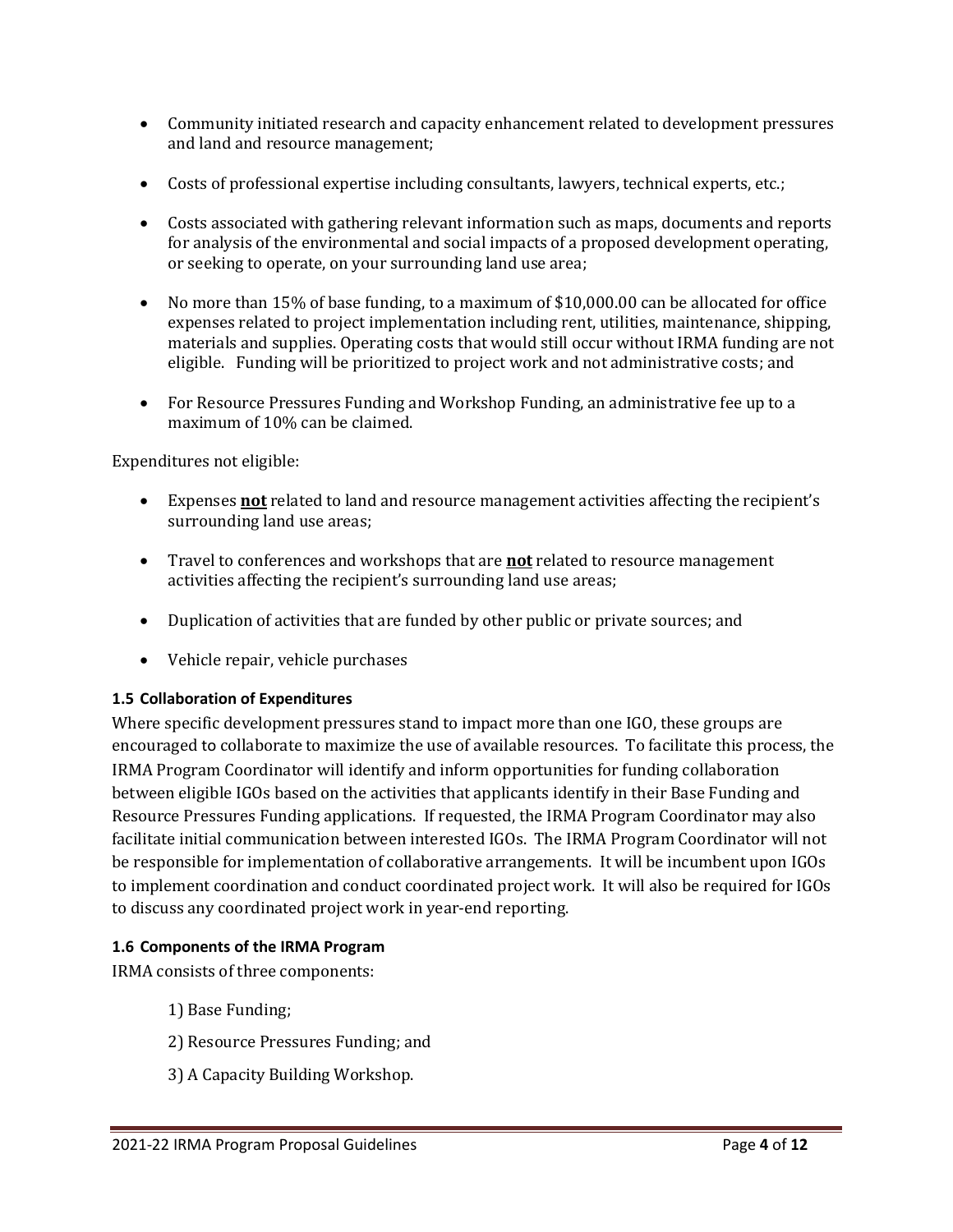## <span id="page-4-0"></span>**1.7 Disclaimer**

The IRMA program is independent of any land claims process. Nothing in the funding allocation decision by government should be construed as recognizing or giving rights in the land claims context to the recipient.

## <span id="page-4-1"></span>**2. Base Funding**

## <span id="page-4-2"></span>**2.1 Base Funding Allocation**

Base Funding is allocated as a set amount for eligible IGOs based on population size of their community. The purpose of this funding is intended to assist recipients to participate in activities as described in the Scope of these guidelines. Population numbers are derived from the most recent government data available prior to the annual base funding call-out. Should there be a discrepancy regarding population, membership numbers will be considered. Political or organizational bodies representing numerous IGOs do not qualify for Base Funding. See Figure 1 for further details of the breakdown of base funding allocation per population size.

For further details on the determination of base funding allocation, see Section 5.1 Base Funding Allocation.

- **Population 0 - 300 receives \$30,000**
- **Population 301 - 500 receives \$45,000**
- **Population 501 - 700 receives \$60,000**
- **Population 701 - 900 receives \$75,000**
- **Population 901 - 1100 receives \$90,000**
- **Population 1101 - 1300 receives \$105,000**
- **Population over 1300 receives \$120,000**

Source for Metis Populations: "Community Population Estimates by Detailed Ethnicity", NWT Bureau of Statistics, July 1, 2020 Source for Band Populations: Indigenous and Northern Affairs Canada, First Nations Profiles, January 2021

Figure 1: Base Funding Breakdown of Funding allocation Per Population Size

## <span id="page-4-3"></span>**2.2 Multi-Year Base Funding Option**

Beginning in 2021-22, GNWT will consider applications for multi-year Base Funding for eligible IGOs. The multi-year funding option commits up to three years of Base Funding under one funding agreement. Each eligible IGO will receive a commitment of up to 3 years, where yearly funding instalments will be provided during GNWT's first fiscal quarter, based on population size at the time when the application is submitted. The funding agreement will specify the funds to be distributed each year. All funds provided within a given fiscal year will need to be spent within that same fiscal year, even if later fiscal years are part of the same multi-year funding arrangement. Under this option, there is no requirement to re-apply each year to receive Base Funding during the timespan of the multi-year agreement, thereby reducing administrative demands. Written and financial reporting is required annually within the multi-year funding option.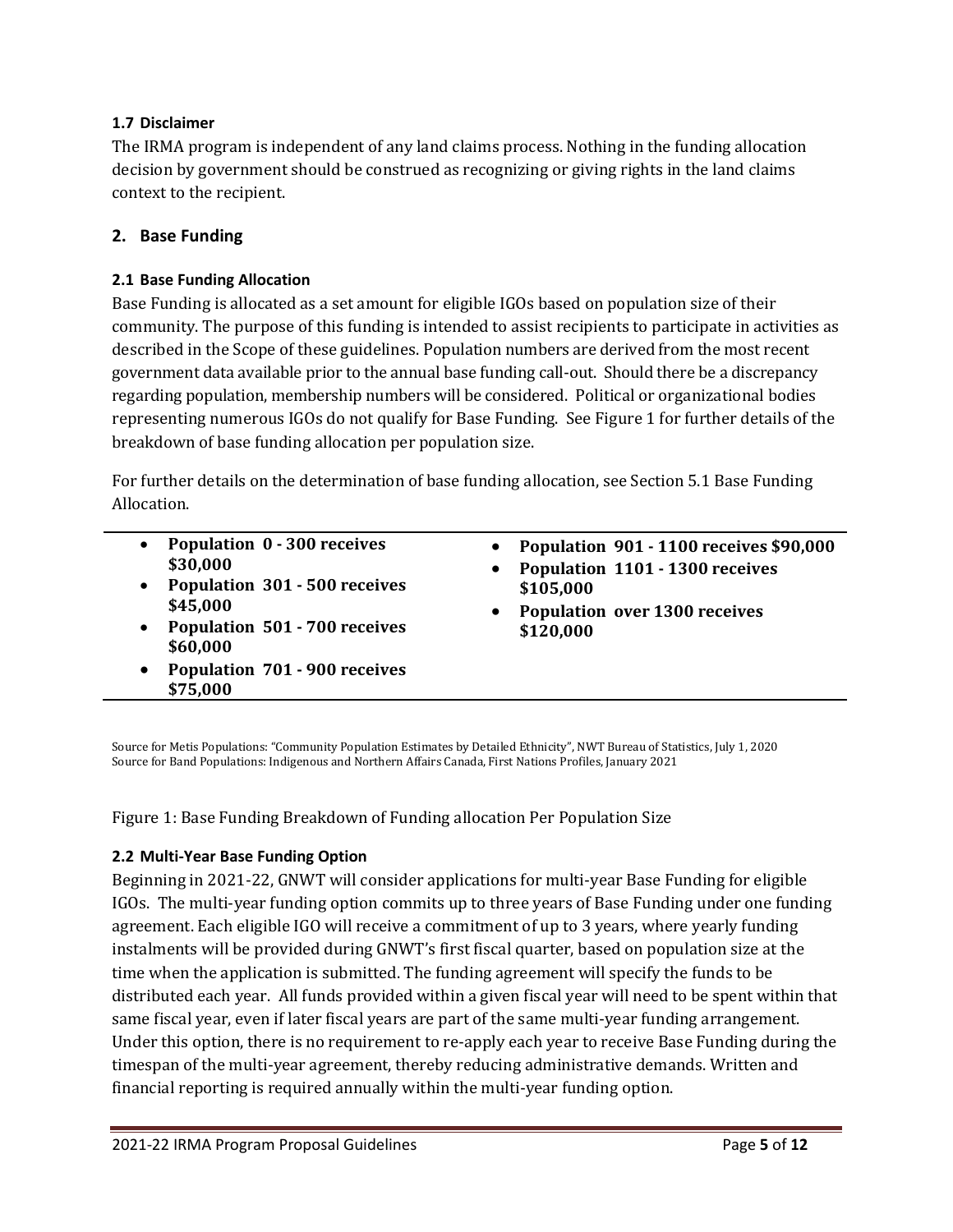Resource Pressures Funding and the capacity building workshop will be offered annually, and do not qualify for multi-year funding.

#### <span id="page-5-0"></span>**2.3 Base Funding Application Form**

The Base Funding application form, along with all other application forms, reporting templates, and guidelines, are located online at:

[http://www.enr.gov.nt.ca/en/services/interim-resource-management-assistance-irma/irma](http://www.enr.gov.nt.ca/en/services/interim-resource-management-assistance-irma/irma-guidelines-and-application-forms)[guidelines-and-application-forms.](http://www.enr.gov.nt.ca/en/services/interim-resource-management-assistance-irma/irma-guidelines-and-application-forms)

The IRMA Program Coordinator is available to provide support to applicants who may require assistance completing the application form. Section 7 provides contact information for the Program Coordinator.

#### <span id="page-5-1"></span>**2.4 Base Funding Application outline**

The base funding application must contain the following:

- Applicant's name, address, application date, telephone and fax numbers;
- The purpose of your organization and how members will benefit from proposed transfer of funds;
- The names of all officers, board members, or executive directors, or an organizational chart;
- The number of years of Base Funding requested (up to 3);
- An outline of the objectives of the proposed work to be supported (this must be shown for each year of the agreement if multi-year funding is requested), including a description of how the funding will pay for or offset:
	- o A. Salaries,
	- o B. Capacity Building,
	- o C. Environmental Assessment and/or Regulatory Processes, and
	- o D. Office Expenses / Materials and Supplies.
- A breakdown of costs associated with expenses identified (for each year if multi-year funding is requested).

#### <span id="page-5-2"></span>**2.5 Submitting your Base Funding application**

Before submitting your Base Funding application, ensure that you can answer "yes" to the following:

 $\emptyset$  Have you completed all required sections of the application?

- $\emptyset$  Does your submission follow the proposal criteria and guidelines?
- $\emptyset$  Have you listed all land and resource activities in your region?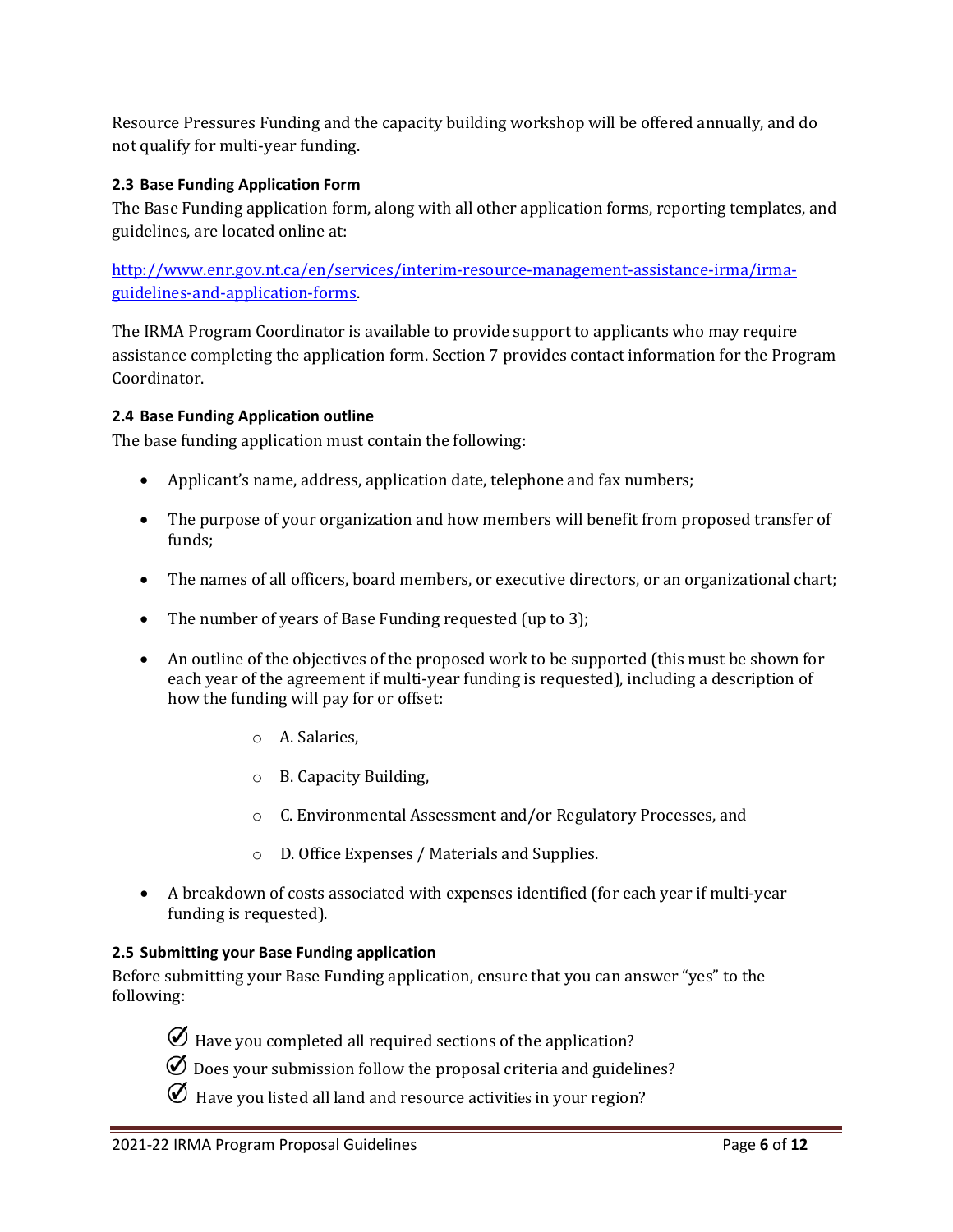- $\emptyset$  Did you explain how funds will be used?
- $\emptyset$  Was there a cost estimate provided?
- $\emptyset$  Was the quality of your previous year's reporting adequate?
- $\emptyset$  If there is a discrepancy with your organization's population used in the base funding formula, did you provide a letter stating your concern along with proof of membership numbers?
- $\mathcal O$  Have you considered integrating a collaborative funding approach with other IGOs that have overlapping project participation interests? If so, identify this opportunity in your application.

All sections of the base funding application should be completed and the information included must be detailed and comprehensive.

## <span id="page-6-0"></span>**3. Resource Pressures Funding**

## **3.1 Purpose**

When projects require more intensive study and examination and where it can be clearly demonstrated that the Base Funding that has been allocated is insufficient for the purpose described, eligible organizations may apply for Resource Pressures Funding. The additional funds are intended to cover reasonable costs related to organizational capacity or the acquisition of necessary professional expertise and advice. To facilitate this aspect of the program, generally two calls for applications are provided in June and October of each year.

Eligible IRMA applicants will be required to submit applications for Resource Pressures Funding. During the first round of funding, the applicant must clearly describe how the Base Funding already received has been insufficient, and how the additional funding would address current resource pressures in their region. In the case of the second round of funding, the applicant must again clearly describe how the Base Funding and round one Resource Pressure Funding (if received) was insufficient. The second funding call is intended to allow IGOs to access funding when unforeseen project expenditures are required later in the fiscal year.

## <span id="page-6-1"></span>**3.2 Resource Pressures Funding Criteria**

In addition to the eligible expenditures for the IRMA program listed in Section 1.4 Eligible Expenditures, all of the following criteria must be satisfied for IRMA Resource Pressures Funding:

- The activities to be undertaken must be consistent with the Mackenzie Valley Resource Management Act (MVRMA);
- Demonstrated response to specific, current major development(s) that have entered the assessment or regulatory process established in MVRMA;
- Demonstrated need for financial assistance, taking into account the organization's financial capacity and availability of funds from any other source; and
- Identification of potential ecological, economic, social or cultural effects of a project, or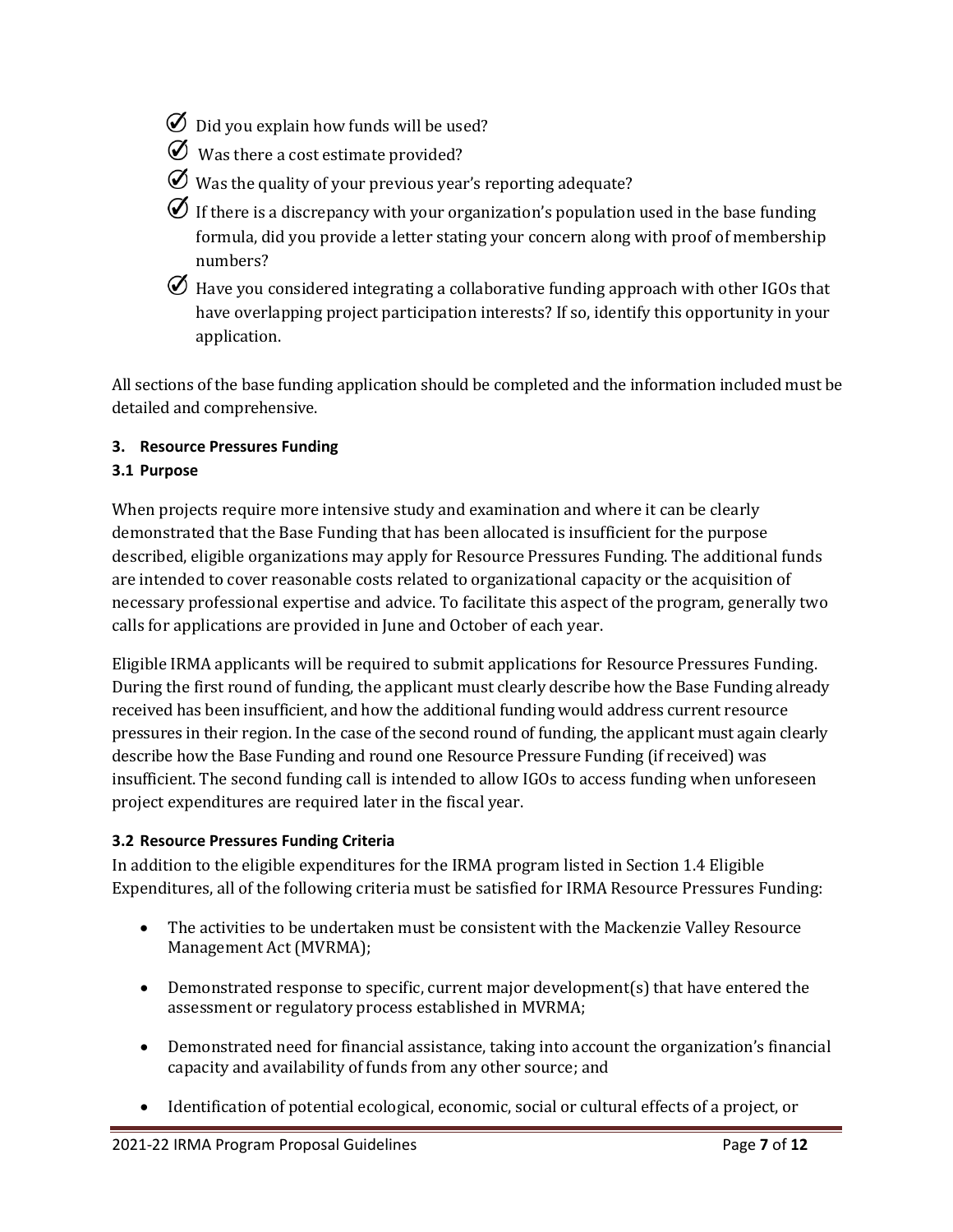enhancement/development of capacity related to understanding and managing types of effects.

#### <span id="page-7-0"></span>**3.3 Resource Pressures Funding Application**

The Resource Pressures Funding Application form, along with all other application forms, reporting templates, and guidelines, are located online at:

[http://www.enr.gov.nt.ca/en/services/interim-resource-management-assistance-irma/irma](http://www.enr.gov.nt.ca/en/services/interim-resource-management-assistance-irma/irma-guidelines-and-application-forms)[guidelines-and-application-forms.](http://www.enr.gov.nt.ca/en/services/interim-resource-management-assistance-irma/irma-guidelines-and-application-forms)

The IRMA Program Coordinator is available to provide support to applicants who may require assistance completing the application form. Section 7 provides contact information for the Program Coordinator.

#### <span id="page-7-1"></span>**3.4 Resource Pressures Funding Application outline**

The application must contain the following:

- Applicant's name, address, application date, telephone and fax numbers;
- Description of work to be undertaken, how it will be carried out, proposed activities and expected results (including a description of the type of research, the methodology, personnel involved, etc.);
- Rationale as to why the work needs to be done, and description of any other similar work, completed or underway;
- Comprehensive description of the scope of the work and deliverables including a breakdown of expenses (see Section 1.4 Eligible Expenditures);
- Detailed accounting of expenditures and commitments for the Base Funding received;
- Demonstrated financial need including cost effectiveness and cost sharing opportunities (identification of project costs which cannot be covered through other funding sources);
- Disclosure of all financial assistance and sources of support outside of the IRMA program which may contribute to and enhance the applicant's capacity to participate in the project review (such as contributions from other government departments or agencies, or funds which the recipient and/or beneficiaries will contribute towards the proposed activities); and
- Documentation is required where individual Bands or Métis locals within the region have formally delegated regional organizations representation.

#### <span id="page-7-2"></span>**3.5 Submitting your Resource Pressures Funding application**

If applying for Resource Pressures Funding, ensure that in addition to the checklist above, you can answer "yes" to the following:

 $\emptyset$  Have you demonstrated the resource pressures in your region?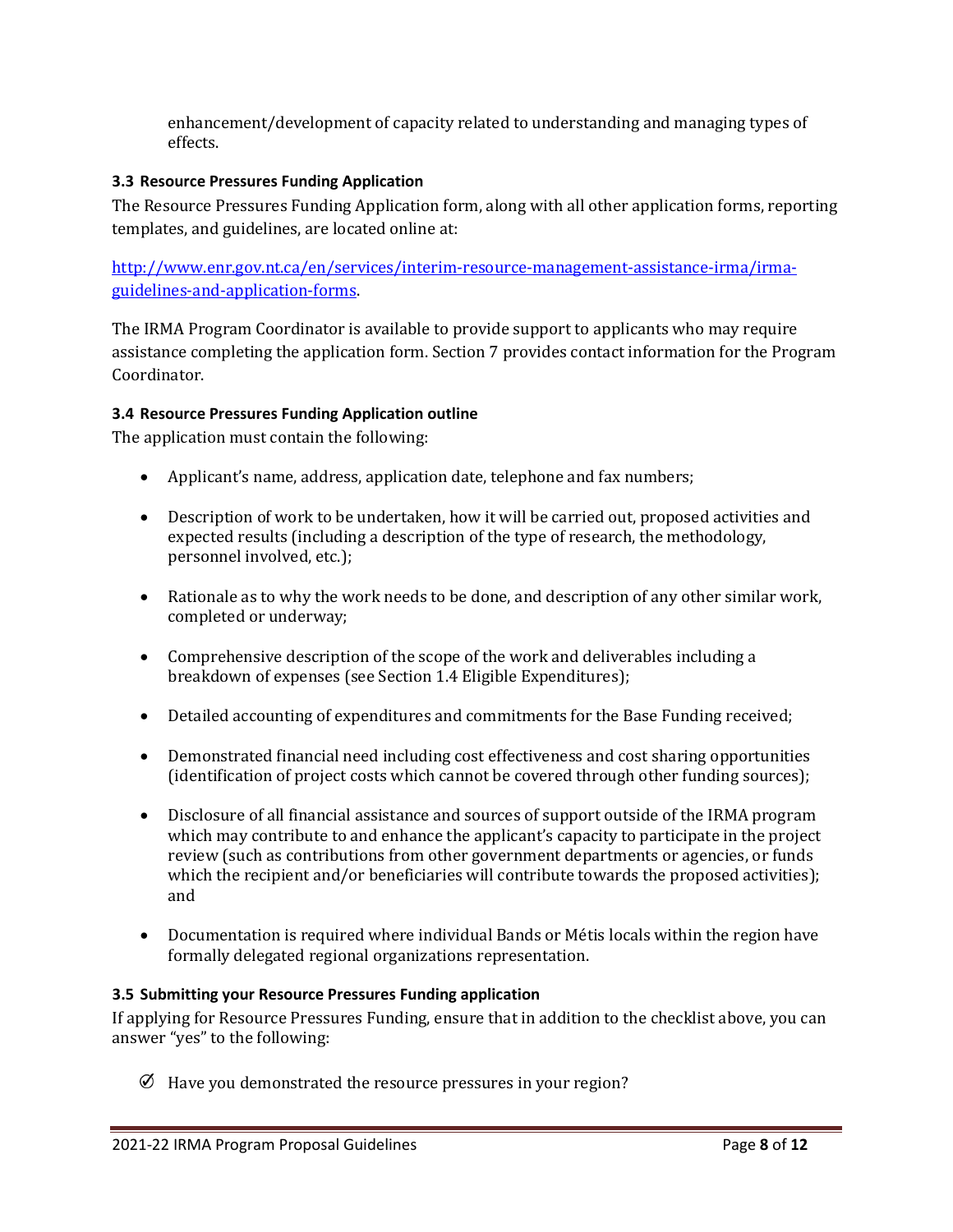- $\emptyset$  Have you described how your organization will use IRMA Resource Pressures Funding to address the activities you identified?
- $\emptyset$  Does your Resource Pressures Funding application satisfy all of the criteria in Section 3.4?
- $\emptyset$  Did you demonstrate why Base Funding alone is not sufficient?
- $\emptyset$  Was your funding request justified? Have you listed other funding sources for similar work?
- $\emptyset$  Have you used a joint funding submission if possible (when expenditures are similar to or duplicates of those of other applicants)?

Once completed, sign and scan your application, then email it, along with copy/print enabled version, to [IRMA@gov.nt.ca.](http://diims.pws.gov.nt.ca/yk32vapp04pdav/nodes/41703732/IRMA%40gov.nt.ca)

## <span id="page-8-0"></span>**3.6 Resource Pressures Funding Application Evaluation**

Resource Pressures applications will be evaluated in the context of **existing pressures linked to major project development(s)**. Applications must be supported by a demonstration of financial need, a description of activities to be undertaken and must conform to criteria for eligible expenditures (see Section 1.4 - Eligible Expenditures). Funding will be prioritized to project work and not administrative costs.

Proposals are evaluated by a GNWT committee. The review will be based on the criteria set out in these Guidelines. The committee will determine whether or not to approve funding and the level of funding for each proposal on a project-by-project basis. All decisions of the committee are final.

#### <span id="page-8-1"></span>**4. Capacity Building Workshop**

A portion of IRMA funding will be set aside for a workshop or learning opportunity for IRMA recipients. This opportunity is usually provided in conjunction with the Mackenzie Valley Resource Management Act learning workshop that is held near the end of the fiscal year. This workshop is jointly hosted by the Land and Water Boards of the Mackenzie Valley, the Mackenzie Valley Environmental Impact Review Board, the Government of the Northwest Territories, and the Government of Canada.

#### <span id="page-8-2"></span>**5. Key Dates**

Call for Applications – Base Funding: GNWT Fiscal Q4 (March)

Application Deadline – Base Funding: GNWT Fiscal Q1 (April – June)

Call for Applications – Resource Pressures Funding: GNWT Fiscal Q1 (April – June)

Proposal Deadline – Resource Pressures Funding: GNWT Fiscal Q1 (April – June)

Announcement of Resource Pressures Funding: GNWT Fiscal Q1 (July – Sept)

2nd Call for Applications – Resource Pressures Funding: GNWT Fiscal Q3 (Oct – Dec)

Capacity Building Workshop – GNWT Fiscal Q4 (Jan – Mar)

Reporting Templates distributed – GNWT Fiscal Q4 (Jan – Mar)

Financial and Written Reporting Deadline – April 15 (unless stated otherwise in the contribution agreement)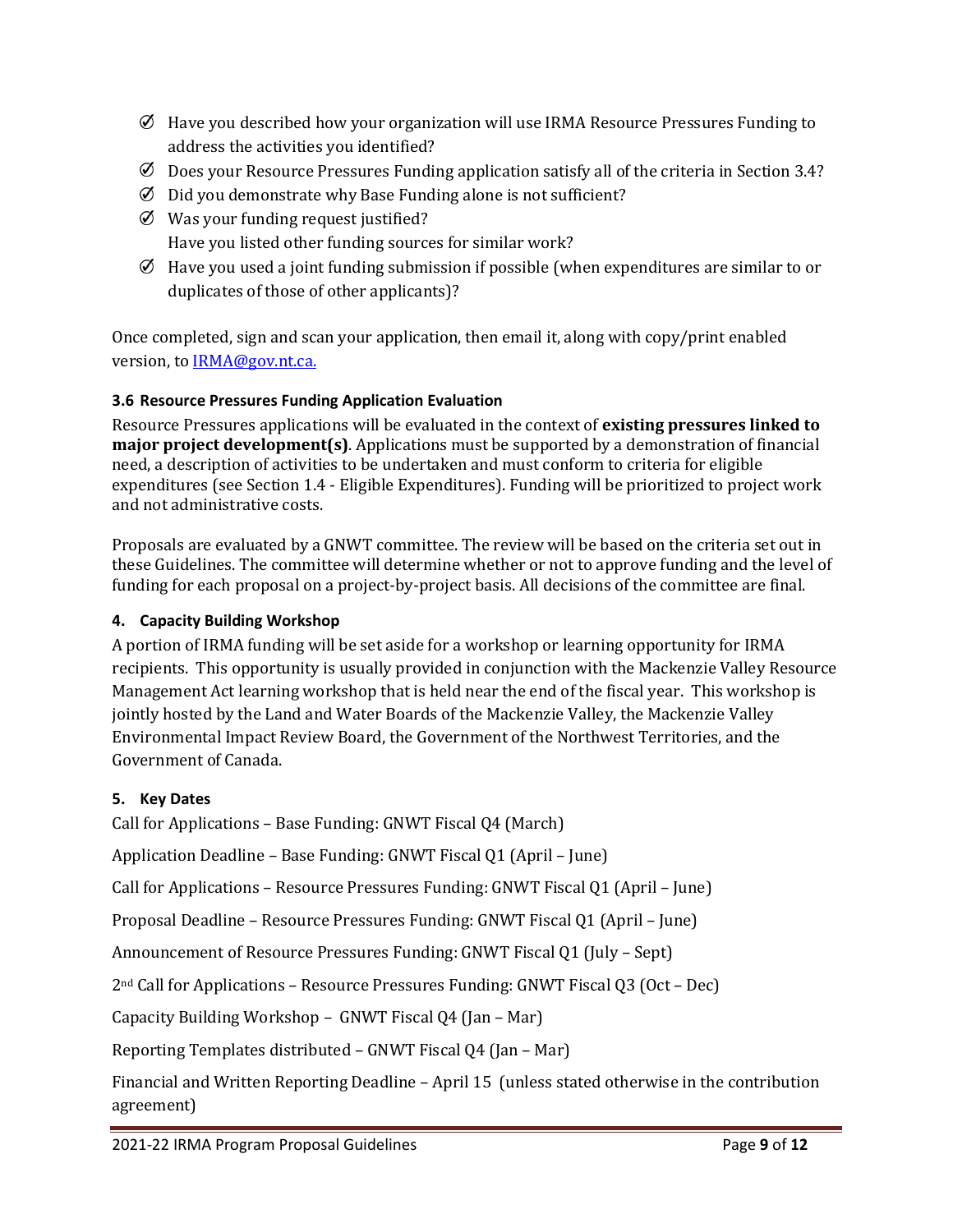## <span id="page-9-0"></span>**6. Reporting and Financial Considerations**

Applicants will be required to sign a Contribution Agreement, which will include:

- Outline of deliverables;
- List of terms and conditions, including accountability requirements; and
- Conditions for payment.

Terms and conditions, including accountability and reporting requirements, for funding shall be contained within the contribution agreement under which any funding will be provided. All funds must be expended by March 31 of the fiscal year.

A reporting template will be distributed early in the fiscal year and should be completed by the date indicated in your signed contribution agreement. Activities and expenditures in the report should reflect your Base and Resource Pressures Funding applications and changes should be indicated.

#### <span id="page-9-1"></span>**7. Contact Information**

Applications and reports should be sent to the address below:

*IRMA Program Coordinator Environmental Stewardship and Climate Change Government of the Northwest Territories - Environment and Natural Resources Box 1320 Yellowknife NT, X1A 2L9 Phone: (*867) 767-9233 ext. 53098 *Fax: (867) 873-0293 E-mail[: IRMA@gov.nt.ca](http://diims.pws.gov.nt.ca/yk32vapp04pdav/nodes/41703732/IRMA%40gov.nt.ca)*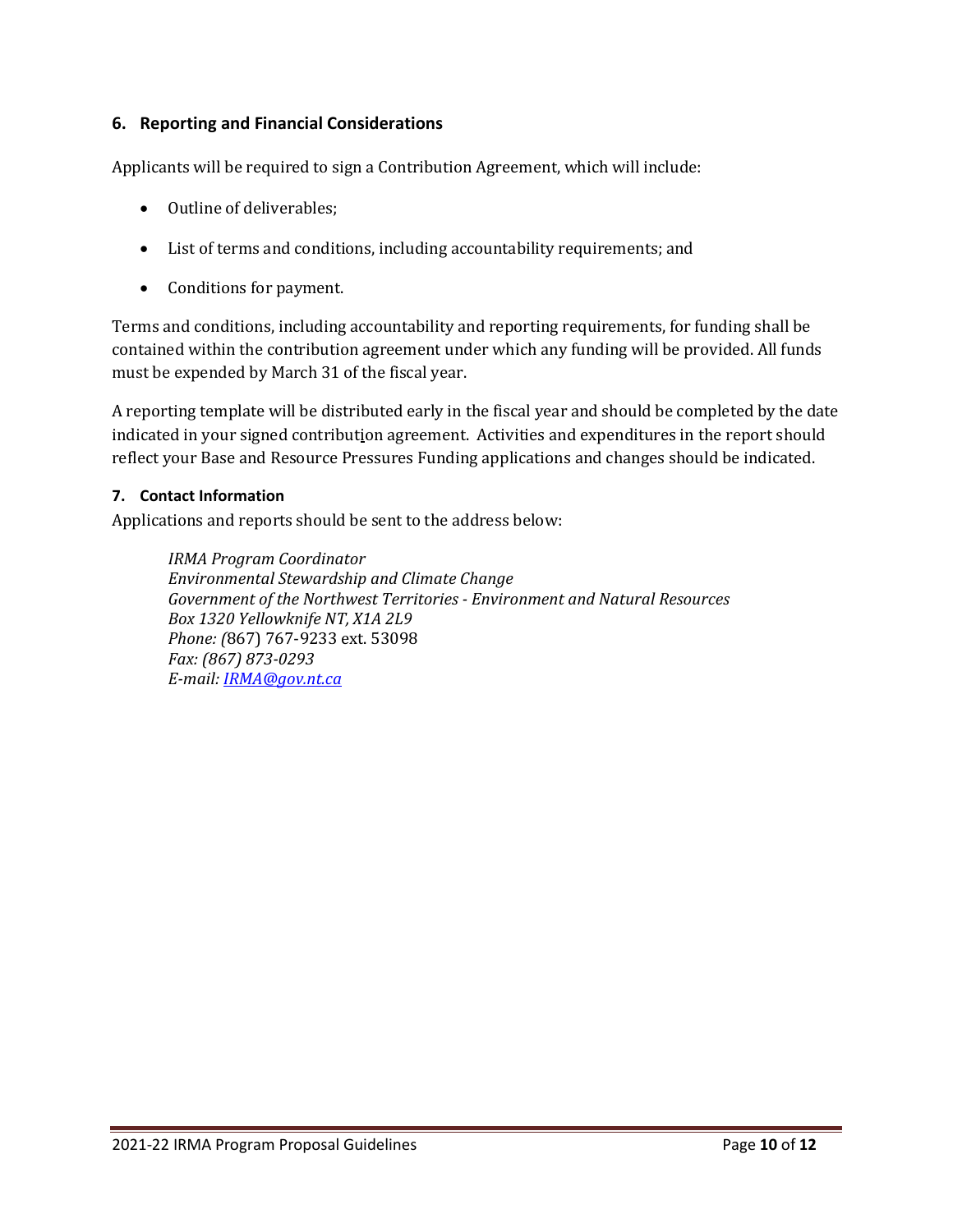## <span id="page-10-0"></span>**Appendix 2: Community Population Estimates by Detailed Ethnicity**

| <b>Community</b>                       | <b>Total</b> | <b>Dene</b> | <b>Metis</b>            | Inuit | Non-       |
|----------------------------------------|--------------|-------------|-------------------------|-------|------------|
|                                        |              |             |                         |       | Aboriginal |
| <b>Northwest</b><br><b>Territories</b> | 45,161       | 14,845      | 2,557                   | 5,258 | 22,501     |
|                                        |              |             |                         |       |            |
| <b>Dehcho Region</b>                   | 3,358        | 2,608       | <b>146</b>              | 53    | 551        |
| Fort Liard                             | 561          | 482         | $15*$                   | $12*$ | 63         |
| Fort Providence                        | 706          | 584         | 31                      | $14*$ | 87         |
| Fort Simpson                           | 1,258        | 776         | 82                      | 37    | 363        |
| Hay River Dene 1                       | 325          | 304         | 15                      | X     | X          |
| Jean Marie River                       | 87           | $73*$       | $\overline{X}$          | X     | X          |
| Kakisa                                 | 36           | $43*$       | $\overline{\mathbf{X}}$ | X     | X          |
| Nahanni Butte                          | 95           | 92*         | $\overline{\mathbf{X}}$ | X     | X          |
| <b>Trout Lake</b>                      | 99           | 96*         | $\mathbf{X}$            | X     | X          |
| Wrigley                                | 132          | 121         | $\overline{\mathbf{X}}$ | X     | X          |
|                                        |              |             |                         |       |            |
| <b>South Slave Region</b>              | 7,404        | 2,488       | 1,328                   | 324   | 3,264      |
| Enterprise                             | 120          | 22          | $24*$                   | 13    | 76         |
| <b>Fort Resolution</b>                 | 549          | 343         | 142                     | 16    | 48         |
| Fort Smith                             | 2,586        | 818         | 560                     | 152   | 1,056      |
| Hay River                              | 3,793        | 1,008       | 612                     | 141   | 2,032      |
| Lutselk'e                              | 330          | 288         | $\mathbf X$             | X     | 38         |

# **Community Population Estimates by Detailed Ethnicity**

**Northwest Territories, July 1, 2020**

*Notes:*

1. Source: NWT Bureau of Statistics

2. The following information is normally suppressed for quality purposes, but is included in the NWT total:

a) Communities with a population of 50 or less.

b) Unorganized areas.

- c) Cells with values of 10 or less.
- d) Details for communities with less than 100 persons.